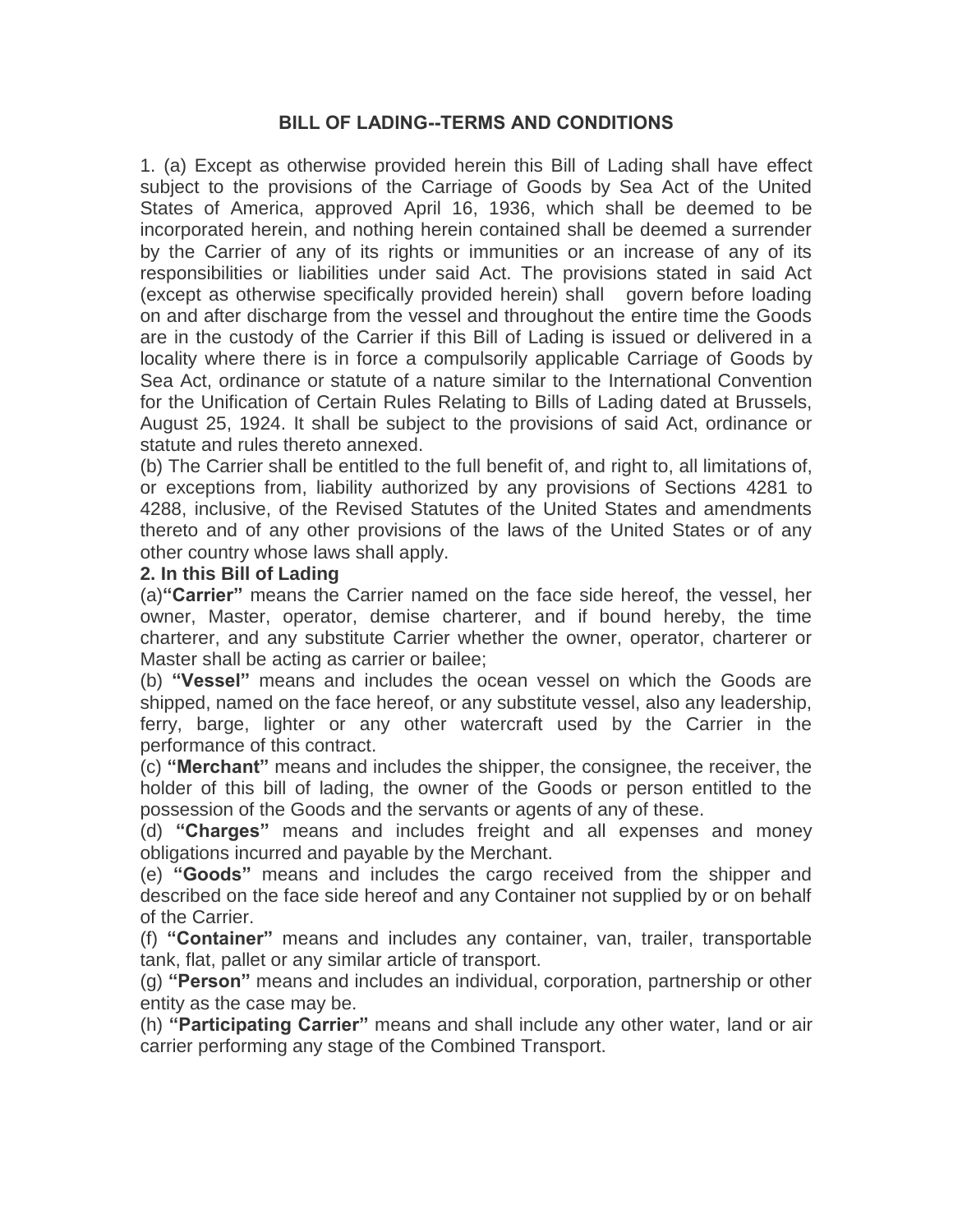3. It is understood and agreed that other than the said Carrier no person whatsoever (including the Master, officer and crew of the vessel, all servants, agents, employees, representatives, and all stevedores, terminal operators, crane operators, watchman, carpenters, ship cleaners, surveyors and other independent contractors whatsoever) is or shall be deemed to be liable with respect to the goods as carrier, belie or otherwise howsoever, in contract or in Tort. If, however, it should be adjudged that any other than said carrier is under any responsibility with respect to the Goods, all limitations of the exonerations from liability provided by law or by the terms hereof shall be available to such other persons as here in described in contracting for the foregoing exceptions, limitations and exonerations from liability, the Carrier is acting as agent and trustee for and on behalf of all persons described above, all of whom shall to this extent be deemed to be a party to this contact evidenced by this Bill of Lading, it being always understood that said beneficiaries are not entitled to any greater or further exceptions, limitations or exonerations from liability than those that the Carrier has under this Bill of Lading in any given situation.

4. Subject to all rights, privileges and limitations of and exonerations from liability granted to the ocean carrier under this Bill of Lading or by law, any liability by the respective participating carries for loss or damage to the Goods or packages carried hereunder shall be governed by the following:

(a) If loss or damage occurs while the goods or packages are in the custody of the ocean carrier, only the ocean carrier shall be responsible therefore, and any liability of the ocean carrier shall be determined by the terms and conditions of this Bill of Lading and any law compulsorily applicable.

(b) If loss or damaged occurs while the Goods or packages are in the custody of a participating domestic or foreign Carrier, only the participating domestic or foreign Carrier(s) shall be responsible therefor, and any liability of such participating domestic or foreign Carrier(s) shall be determined, in respective order, by the terms, conditions and provisions of the applicable participating domestic or foreign Carrier's Bill(s) of Lading, whether issued or not, tariff(s) and law compulsorily applicable in the circumstances.

(c) Notwithstanding subdivision (a) and (b) hereof, it is contemplated that the Goods or packages will from time to time be carried in through transportation that will include inland transportation with cease. In the United States by railroad and sea carriage by one or more of the other Carriers above defined. (When used on or endorsed on this Bill of Lading the words "on board" shall mean and include on board the original carrying vessel when the Goods or packages are being transported from a foreign port or place to the continental United States, but when the Goods or packages are being transported from the continental United States to a foreign port or place "on board" shall mean and include on board a rail car operated by the originating carrier and en route by rail to the port of loading for loading on board the Carrier's or participating Carrier's vessel.).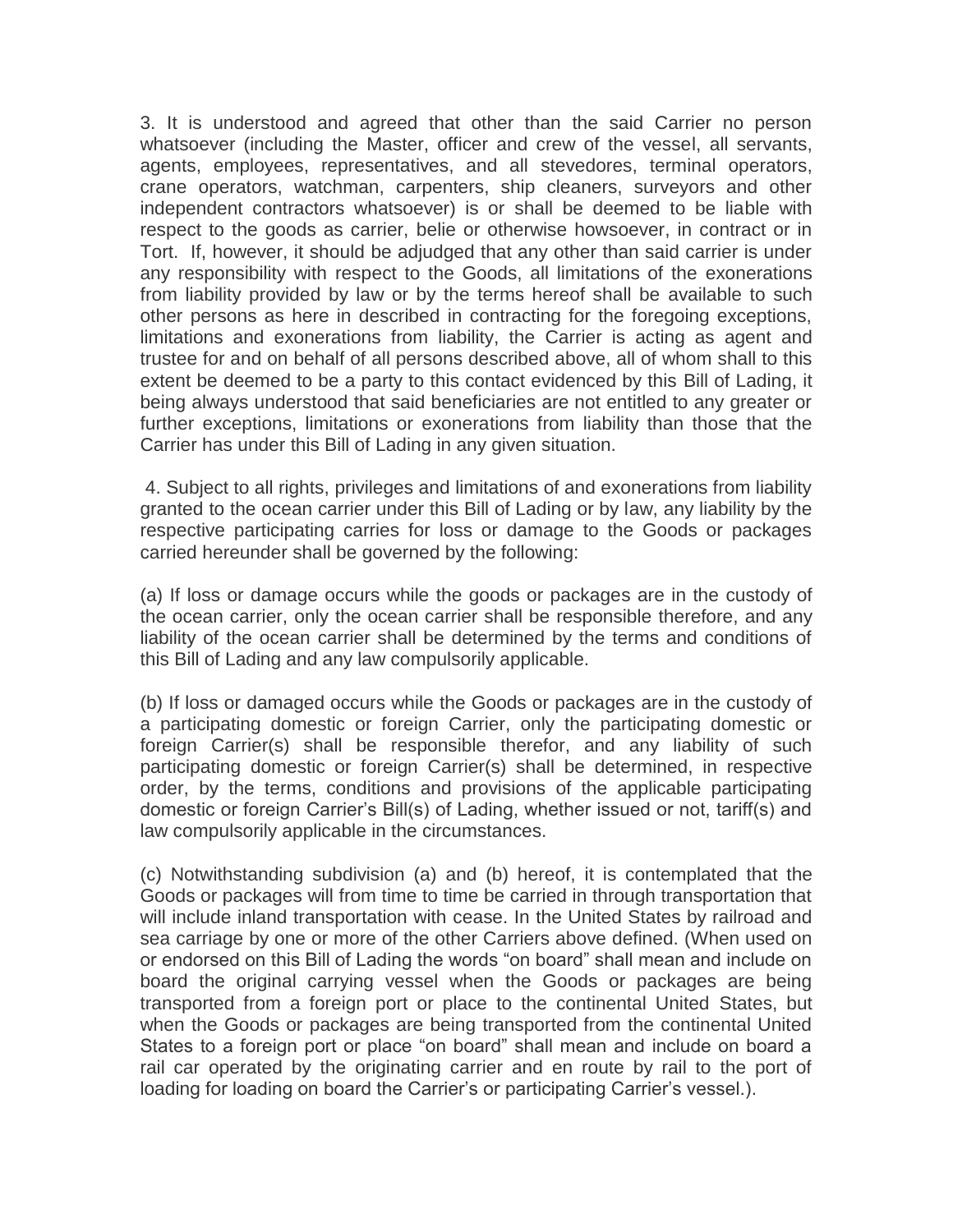(d) If loss or damaged occurs after receipt of the Goods or packages hereunder, and it cannot be determined from the records of the craft or other loading or discharging place. Ocean Carrier or participating domestic or foreign Carrier(s) whether such damage or loss occurred during ocean, domestic or foreign carriage, it shall be conclusively presumed that the loss or damage occurred on board the vessel and while the Goods or packages were in the custody of the ocean Carrier.

(e) At all times when the Goods or packages are in the custody of the above mentioned participating domestic or foreign Carrier, such Carries shall be entitle to all the rights, defenses, exceptions from or limitations of liability and immunities of whatsoever nature referred to or incorporated herein applicable or granted to the Carrier as herein defined, to the full extent permitted to such domestic and foreign Carriers under this Bill(s) of Lading, tariffs and any other laws applicable or relating thereto, provided however, that nothing contained in this Bill of Lading shall be deemed a surrender by these domestic or foreign Carriers of any of their rights and immunities or an increase of any of their limitations of and exonerations from liability under their said Bill(s) of Lading, tariffs or laws applicable or relating to said carriage.

(f) In making ay arrangement for transportation by participating hereunder, either before or after ocean carriage, it is understood and agreed the ocean carrier acts solely as agent of the Merchant, without any other responsibility whatsoever, and it assume no responsibility as Carrier for such domestic or foreign transportation.

(g) Notice of loss or damage and claim against the ocean Carrier, where applicable, shall be given to the ocean Carrier, and suit commenced as provided for in Clauses 30 and 31 hereof. Notice upon terminate. of loss or damage against the participating domestic or foreign Carrier(s), where applicable, shall be filed with the participating domestic or foreign Carrier(s) and suit commenced as provided for in the terms, conditions and provisions of said Carrier(s) Bill(s) of Lading or by law applicable thereto. it is understood by the Merchant that such terms, conditions and provisions, as they pertain to notice of, and claim for, loss or damage and commencement of suit, contain different requirements than those requirements pertaining to ocean Carriage as contained in Clauses 30 and 31 hereof.

5. The goods carried hereunder are subject to all the terms and provisions of the Carrier's applicable Tariff or Tariffs on file with the Federal Maritime Commission, Intrastate Commerce Commission or any other regulatory body which governs a particular portion of this carriage, and the terms and provision of the said Tariff or Tariffs are herby incorporate herein as part of the terms and Conditions of this Bill of Lading. Copies of the relevant provision of the applicable Tariff or Tariffs are obtainable from the Carrier, Federal Maritime Commission, Interstate Commerce Commission or other regularity body upon request. In the event of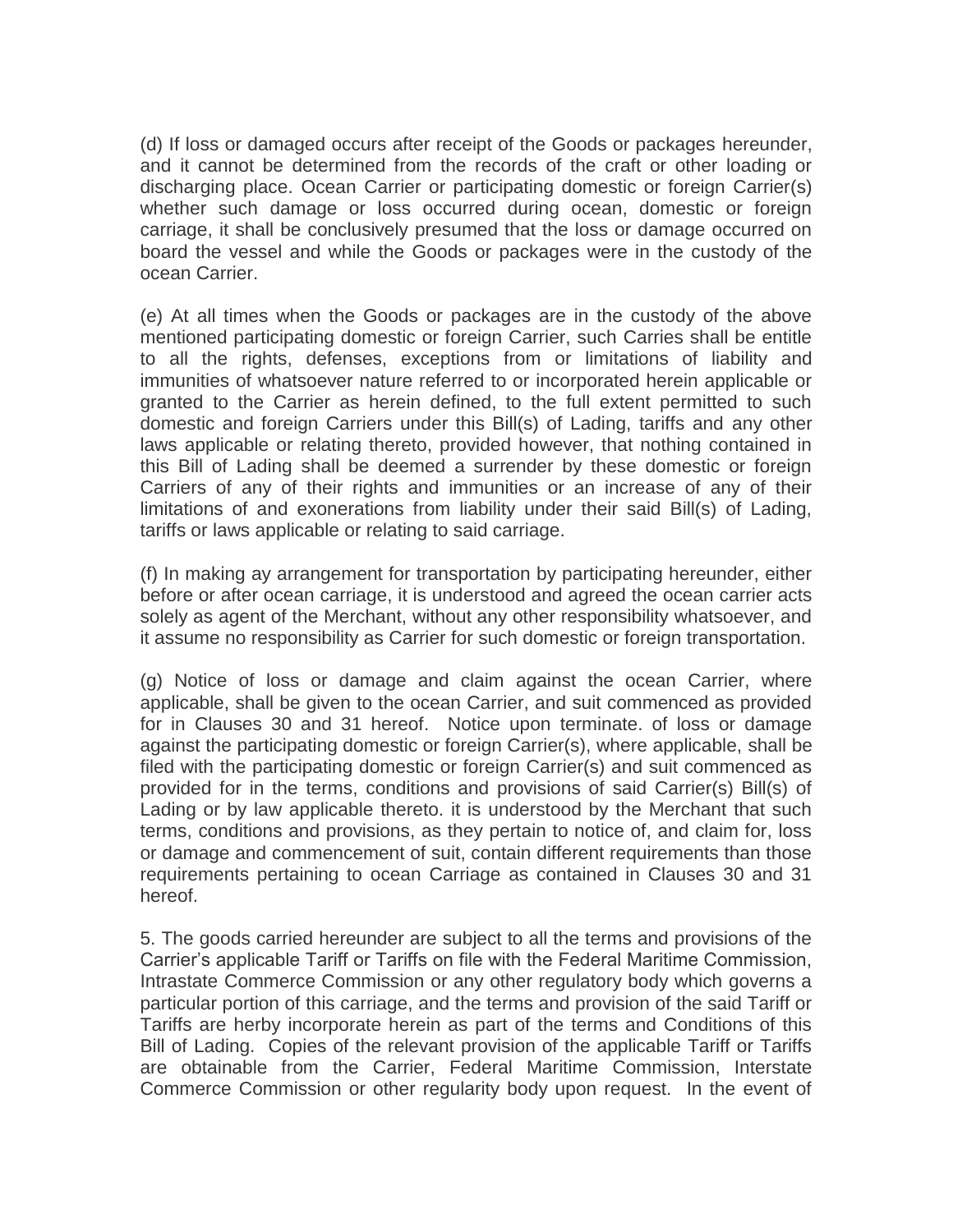any conflict between the terms and provisions of such Tariff or Tariffs and the Terms and Condition of this Bill of Lading, this Bill of Lading shall prevail.

6. The Merchant warrants that in agreeing to the Terms and Conditions hereof, he is, or has the authority of the person owning or entitled to the possession of the Goods and this Bill of Lading.

7. (a) The Carrier shall be entitled to sub-contract on any terms the whole or any part of the carriage, loading, unloading, storing, warehousing, handling and any and all duties whatsoever undertaken by the Carrier in relation to the Goods.

(b) As such through transportation, the Carrier undertakes to procure such services as necessary and shall have the right at its sole discretion to contract any mode of land, sea or air transportation and to arrange participation by other Carriers to accomplish the combined transport from place of receipt to place of delivery. Whenever any stage of the combined transport is accomplished by any land or air Carrier or any other water Carrier, each such stage shall be controlled according to any law compulsorily applicable to such stage and according to the contracts, rules and tariffs of each participating Carrier, the same as if such contracts, rules and tariffs were fully set forth herein.

8. The Carrier shall be entitled but under no obligation to open any Container at any time and to inspect the contents unless applicable law prohibits same. If it thereupon appears that the contents or any part thereof cannot safely or properly be carried or carried further, either at all or without incurring any additional expense or taking any measures in relation to the Container or its contents or any part thereof, the Carrier may abandon the transportation thereof and/or take any measures and/or incur any reasonable additional expense to carry or to continue the carriage or to store the same ashore or afloat under cover or in the open, at any place, which storage shall be deemed to constitute due delivery under this Bill of Lading. The Merchant shall indemnify the Carrier against any reasonable additional expense so incurred.

9. Carrier may containerize any Goods or packages. Containers may be stowed on deck or under deck and when so stowed shall be deemed for all purposes to be stowed under deck, including for General Average and US Carriage of Goods Sea Act, 1936 and similar legislation.

10. Deck cargo (except goods carried in containers on deck) and live animals are received and carried solely at Merchant's risk (including accident or mortality of animals) and the Carrier shall not in any event be liable for any loss or damage thereto arising or resulting from any matters mentioned in Section 4, Sub-Section 2(a) to (p), inclusive, of the United States Carriage of Goods by Sea Act or from any other cause whatsoever not due to the fault of the Carrier, any warranty of seaworthiness in the premises being hereby waived, and the burden of proving liability being in all respects upon the Merchant. Except as provided above, such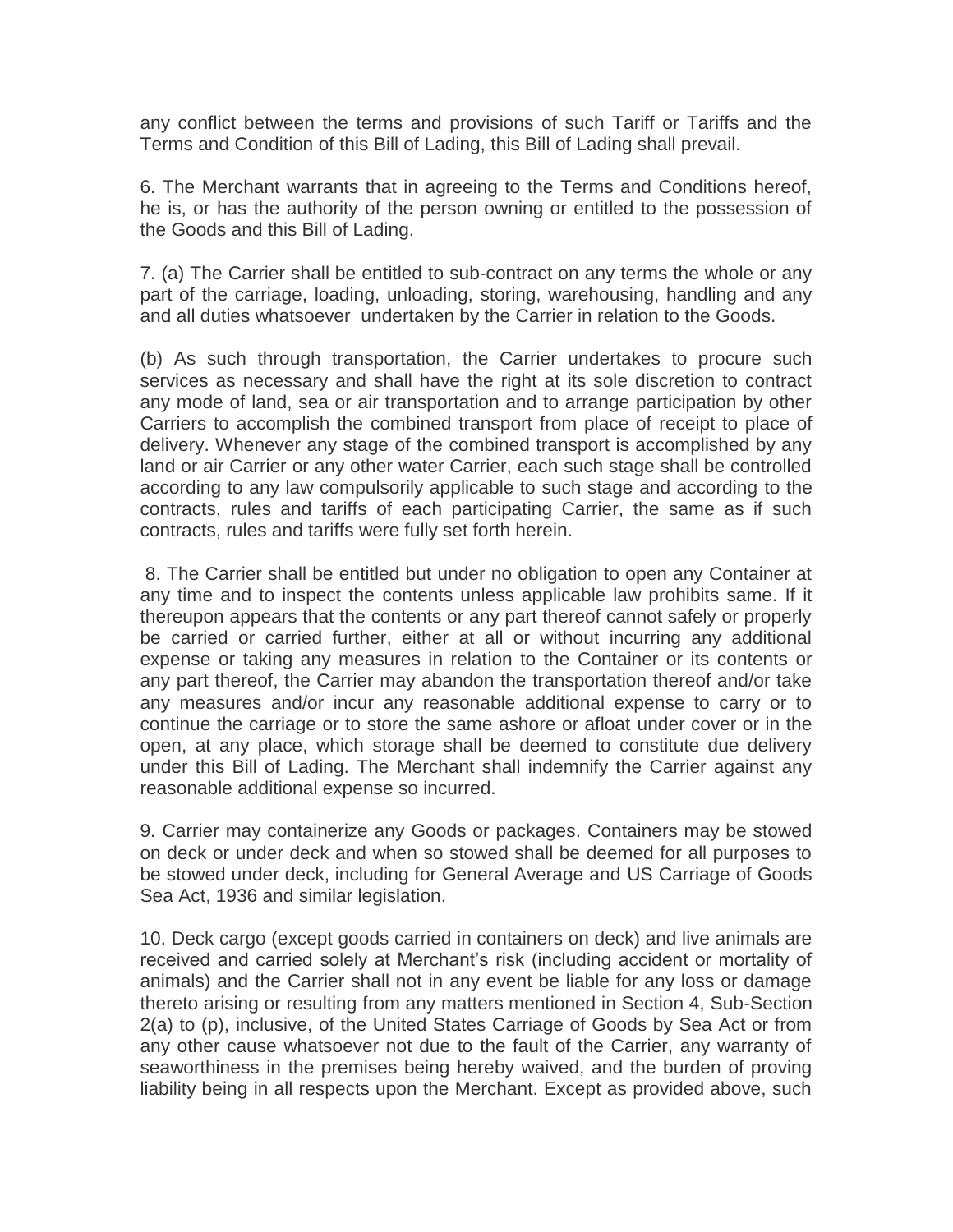shipments shall be deemed Goods and shall be subject to all terms and provisions of this Bill of Lading relating to Goods.

11. Special containers with heating or refrigeration units will not be furnished unless contracted for expressly in writing at time of booking and, when furnished, may entail an increased freight rate or charge. Shipper shall advise Carrier of desired temperature range when delivering Goods to Carrier, and Carrier shall exercise due diligence to maintain the temperature within a reasonable range while the containers are in its custody a vessel of another type or by other mode of transportation or control. The Carrier does not, however, accept any responsibility for the functioning of heated or refrigerated containers not owned or leased by Carrier.

12. The scope of the voyage herein contracted for shall include usual or customary or advertised ports of call whether named in this contract or not, also ports in or out of the advertised, geographical or usual route or order, even though in proceeding thereto the vessel may sail beyond the port of discharge named herein or in a direction contrary thereto or return to the original port, or depart from the direct or customary route and includes all canals, straits, and other waters. The vessel may call at any port for the purpose of the current, prior or subsequent voyages. The vessel may omit calling at any port whether scheduled or not, and may call at the same port more than once, may discharge the goods during the first or subsequent call at the port of discharge, may for matters occurring before or after loading, and either with or without the goods on board, and before or after proceeding towards the port of discharge, adjust compasses, drydock with or without cargo on board, stop for repairs, shift berths, make trial trips or tests, take fuel or stores, remain in port, be on bottom, aground or at anchor, sail with or without pilots, tow and be towed, and save or attempt to save life or property, and all of the foregoing are included in the contract voyage. The vessel may carry contraband, explosives, munitions, warlike stores, hazardous cargo, and sail armed or unarmed, and with or without convoy.

The Carrier's sailing schedules are subject to change without notice both as to the sailing date and date of arrival. If this is a Through Bill of Lading, no Carrier is bound to transport the shipment by any particular train, truck, aircraft, vessel or other means of conveyance, or in time for any particular market or otherwise. No Carrier shall be liable for delay and any Carrier shall have the right to forward the goods by substitute Carrier.

13. If at any time the performance of the contract evidenced by this Bill of Lading is or is likely to be affected by any hindrance, risk, delay, difficulty, or disadvantage of whatsoever kind which cannot be avoided by the exercise of reasonable endeavors, the Carrier (whether or not the transport is commenced) may without notice to the Merchant treat the performance of this contract as terminated and place the Goods or any part of them at the Merchant's disposal at any place or port which the Carrier may deem safe and convenient, whereupon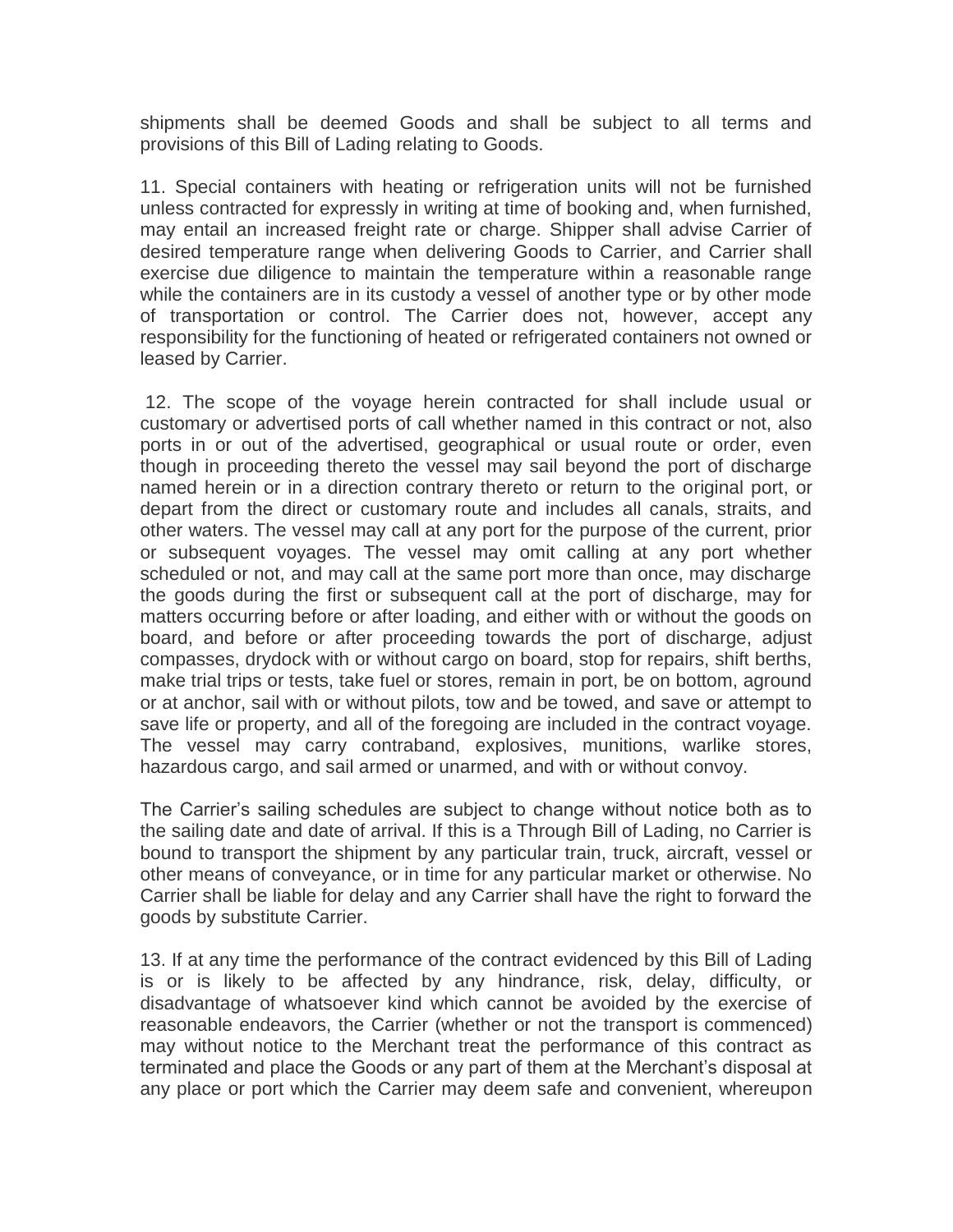the responsibility of the Carrier in respect of such Goods shall cease. The Carrier shall nevertheless be entitled to full freight and charges on Goods received for transportation and the Merchant shall pay any additional costs of carriage to and delivery and storage at such place or port.

14. If the Carrier makes a special agreement, whether by stamp hereon or otherwise, to deliver the Goods at a specified dock or place, it is mutually agreed that such agreement shall be construed to mean that the Carrier is to make such delivery only if, in the sole judgment of the Carrier, the vessel can get to, be at, and leave said dock or place, always safely afloat, and only if such dock or place is available for immediate receipt of the Goods and that otherwise the Goods shall be discharged as otherwise provided in this Bill of Lading, whereupon all responsibility of Carrier shall

15. The port authorities are hereby authorized to grant a general order for discharging immediately upon arrival of the vessel and the Carrier, without giving notice either of arrival or discharge, may, immediately upon arrival of the vessel and at the designated destination, discharge the goods continuously, Sundays and holidays included, at all such hours by day or by night as the Carrier may determine no matter what the state of the weather or custom of the port may be.

The Carrier shall not be liable in any respect whatsoever if heat or refrigeration or special cooling facilities shall not be furnished during loading or discharge or any part of the time that the Goods are upon the wharf, craft or other loading or discharging place.

Landing and delivery charges and pier dues shall be at the expense of the Goods unless included in the freight herein provided for. If the Goods are not taken away by the consignee by the expiration of the next working day after the Goods are at his disposal, the Goods may, at Carrier's option and subject to Carrier's lien, be sent to store or warehouse or be permitted to lie where landed, but always at the expense and risk of the Goods. The responsibilities of the Carrier in any capacity shall altogether cease and the Goods shall be considered to be delivered and at their own risk and expense in every respect when taken into the custody of Customs or other Authorities, or into that of any municipal or governmental concessionaire or depository. The Carrier shall not be required to give any notification of disposition of the Goods, except as may be otherwise provided in this Bill of Lading.

16. At ports or places where, by local law, authorities, or custom, the Carrier is required to discharge cargo to lighters or other craft, or where it has been so agreed, or where wharves are not available which the ship can get to, lie at, or leave, always safely afloat, or where conditions prevailing at the time render discharge at a wharf dangerous, imprudent, or likely to delay the vessel, the Merchant shall promptly furnish lighters or other craft to take delivery alongside the ship, at the risk and expense of the Goods. If the Merchant fails to provide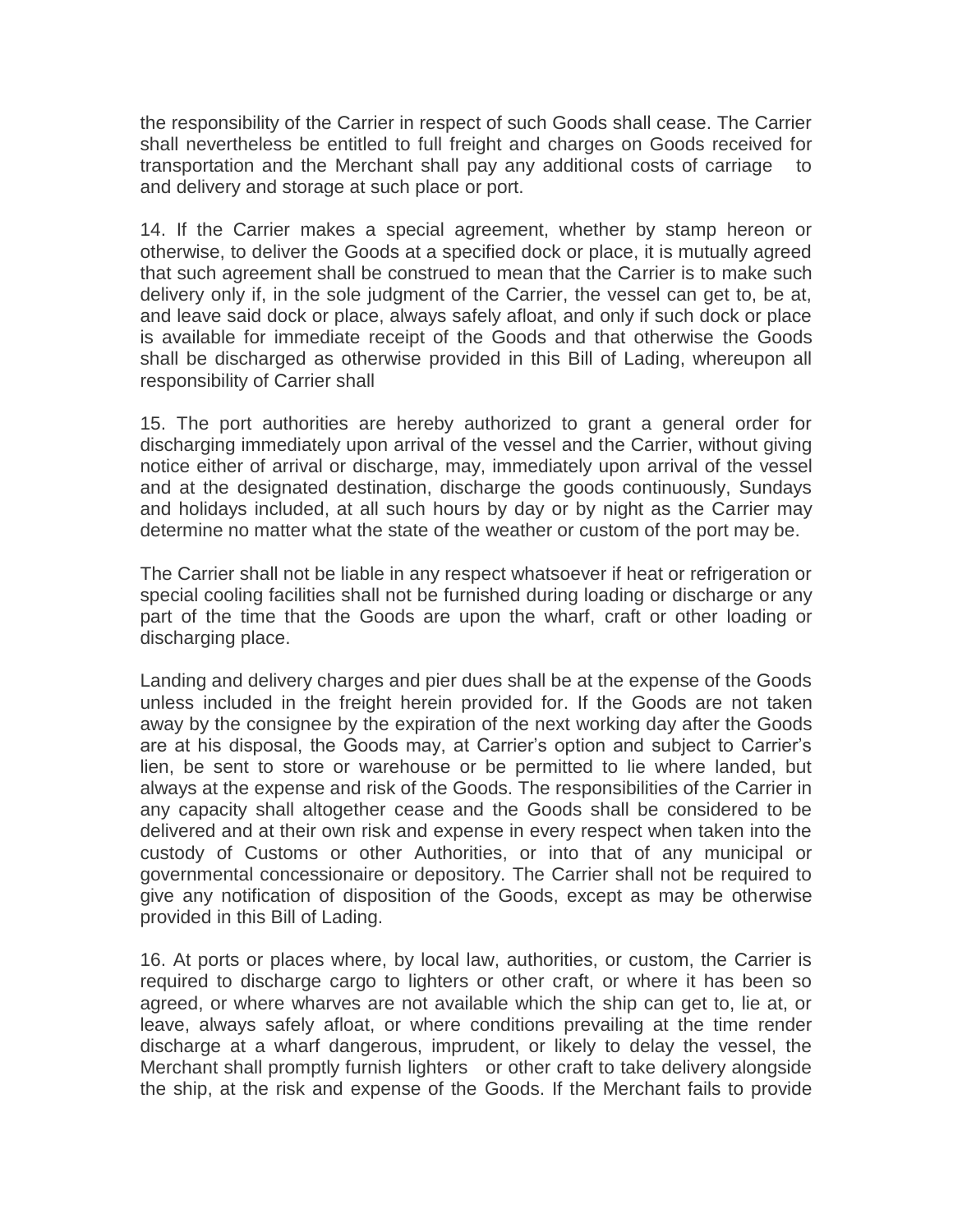such lighters or other craft, Carrier, acting solely as agent for the Merchant, may engage such lighters or other craft at the risk and expense of the Goods. Discharge of the Goods into such lighters or other craft shall constitute proper delivery, and any further responsibility of Carrier with respect to the goods shall there-upon terminate.

17. The Carrier shall have liberty to comply with any order or directions or recommendations in connection with the transport under this contract of carriage given by any Government or Authority or anyone acting or purporting to act on behalf of such Government or Authority, or having, under the terms of the mortgage or insurance on the vessel or other transport, the right to give such orders, directions or recommendations. Discharge or delivery of the Goods in accordance with the said order or directions or recommendations shall be deemed a fulfillment of the contract. Any extra expense incurred in connection with the exercise of the Carrier's liberty under this clause shall be paid by the Merchant in addition to freight and charges.

18. Whenever the Carrier or Master may deem it advisable, or in any case where goods are destined for port(s) or place(s) at which the vessel or participating carriers will not call, the Carrier may, without notice, forward the whole or any part of the shipment, before or after loading at the original port of shipment, or any other place or places even though outside the scope of the voyage or the route to or beyond the port of discharge or the destination of the Goods, by water, by land or by air or by any combination thereof, whether operated by the Carrier or others and whether departing or arriving or scheduled to depart or arrive before or after the ship expected to be used for the transportation of the shipment. The Carrier may delay forwarding awaiting a vessel or conveyance in its own service or with which it has established connections in all cases where the shipment is delivered to another Carrier or to a lighter, Port Authority, warehouseman or other bailee for transshipment, the liability of this Carrier shall absolutely cease when the Goods are out of its exclusive possession and shall not resume until the Goods again come into its exclusive possession, and the responsibility of this Carrier during any such period shall be that of an agent of the Merchant, and this Carrier shall be without any other responsibility whatsoever. The carriage by any transshipping or on-Carrier and all transshipment or forwarding shall be subject to all the terms whatsoever in the regular form of bill of lading, consignment note, contract or other shipping document used at the time by the Carrier performing such transshipment or forwarding.

19. In any situation whatsoever and wheresoever occurring and whether existing or anticipated before commencement of or during the combined transport, which in the judgment of the Carrier or the Master is likely to give rise to risk of capture, seizure, detention, damage, delay or disadvantage of loss to the Carrier of any part of the Goods to make it unsafe, imprudent or unlawful for any reason to receive, keep, load, or carry the goods, or commence or proceed on or continue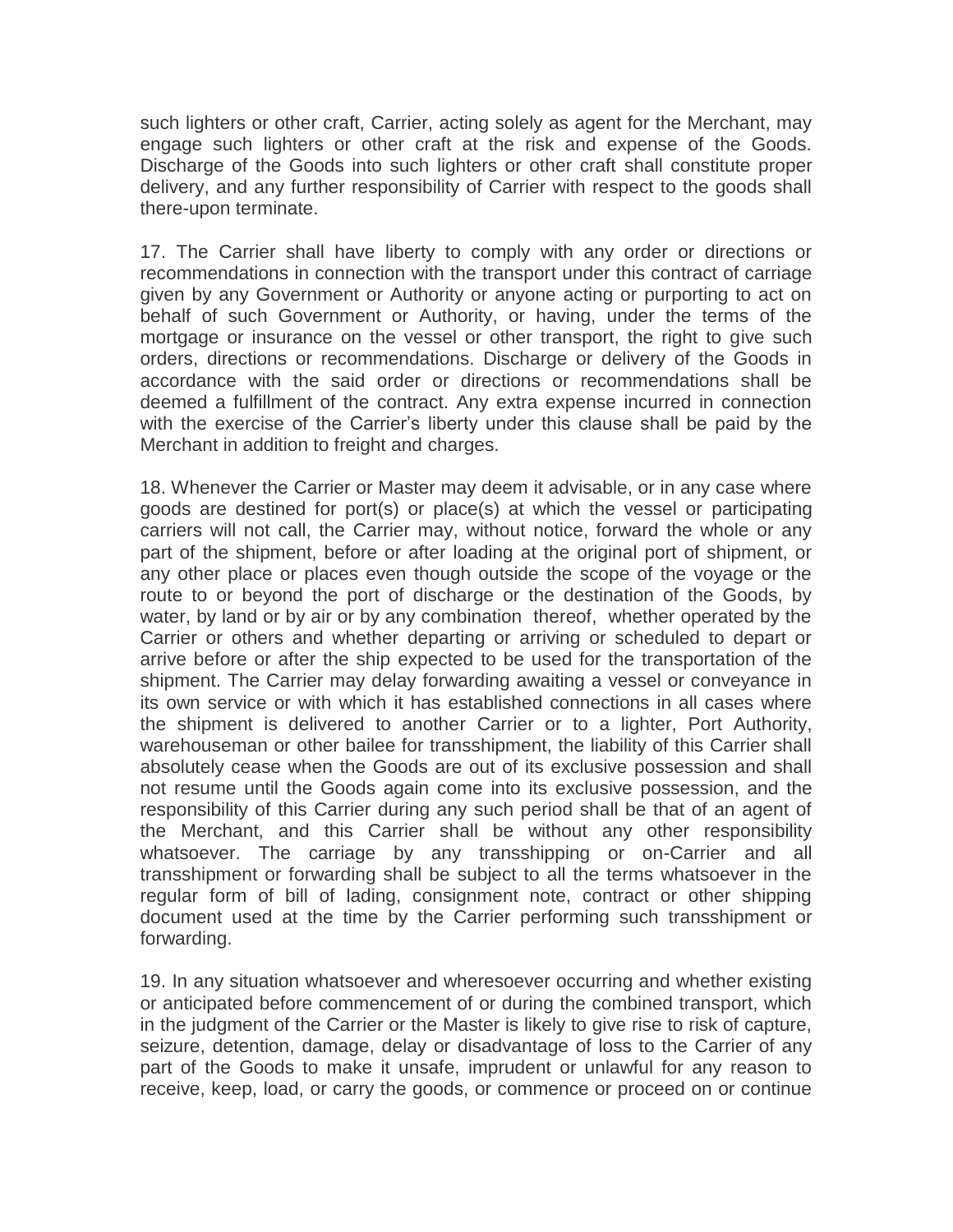the transport or to enter or discharge the goods or disembark passengers at the port of discharge, or the usual or agreed or intended place of discharge or delivery, or to give rise to delay, or difficulty in proceeding by the usual or intended route, the Carrier or the Master may decline to receive, keep, load or carry the Goods or may devan container(s) contents or any part thereof and may require the Merchant to take delivery of Goods at the place of receipt or any other point in the combined transport and upon failure to do so, may Goods. warehouse the Goods at the risk and expense of the Goods, or the vessel, whether or not proceeding toward or entering or attempting to enter a port of discharge, or reaching or attempting to reach a usual place of discharge therein or attempting to discharge the shipment may discharge the Goods and/or devan the contents of any container(s) at another port depot, lighter craft or other place or may forward or transship them as provided in this Bill of Lading, or the Carrier or the Master may retain the of Lading. Goods vanned or unvanned, on board until the return of the vessel to the port of loading or to the port of discharge or until such time as the Carrier or the Master thinks advisable and discharge the Goods at any place whatsoever as herein provided. The Carrier or the Master is not required to give notice of such devanning or of discharge of the Goods or of the forwarding thereof as herein provided. When the Goods are discharged from the ship as herein provided, such shall be at the risk and expense of the Goods. Such discharging shall constitute complete delivery and performance under this contract and the Carrier shall be free from any further responsibility, unless it be shown that any loss or damage to the Goods arose from Carrier's negligence in the discharge and delivery as herein provided, the burden of establishing such negligence being on the Merchant. For any service rendered to the Goods as hereinabove provided or for any delay or expense to the vessel caused as a result thereof, the Carrier shall be entitled to a reasonable extra compensation, and shall have a lien on the goods for such carriage. Notice of disposition of the Goods shall be mailed to shipper or consignee named in this Bill of Lading. Goods shut out from the vessel named herein for any cause may be forwarded on a subsequent vessel of this type or at Carrier's option, on a vessel of another type or by other mode of transportation.

20. Notwithstanding the foregoing, the Carrier shall neither be liable therefor, nor concluded as to the correctness of any such marks, descriptions or representations.

When any cargo unit owned or leased by Carrier is packed or loaded by shipper or its agent, or discharged by consignee or its agent, shipper, consignee, receiver, holder of this Bill of Lading, owners of the Goods and person entitled to the possession of the Goods shall be and remain liable, jointly and severally, for any loss or damage to the cargo unit during such loading or discharge, howsoever occurring, until the cargo unit is returned to Carrier's custody and, at tariff rates, for any delay beyond the time allowed for such loading or discharge, and for any loss, damage or expense incurred by Carrier as a result of the failure to return the cargo unit to the Carrier in the same, sound condition and state of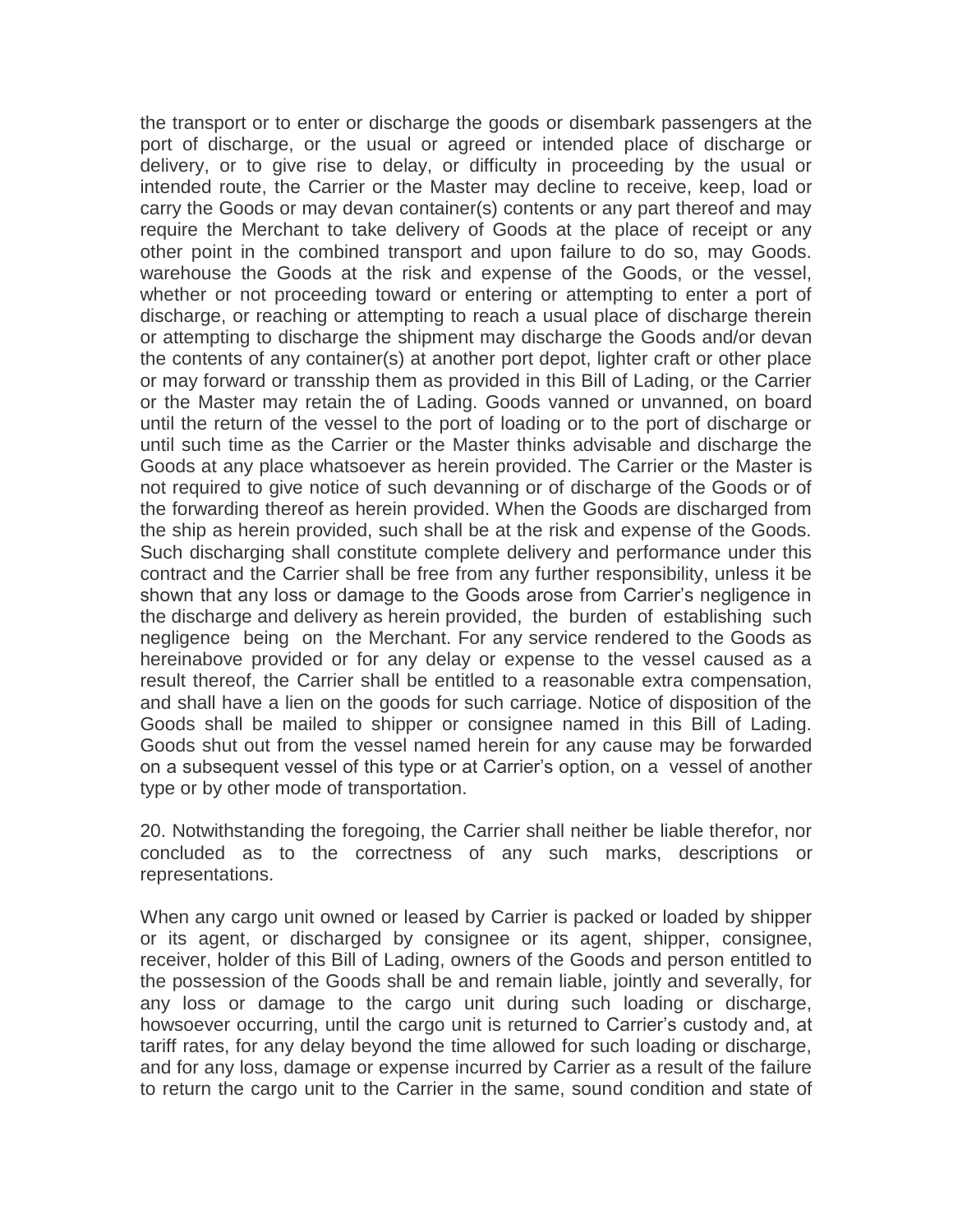cleanliness as when received by shipper. Such loss, damage, expense or delay shall constitute a lien on the Goods.

Where a cargo unit is to be unpacked or unloaded by consignee or its agent, consignee or its agent shall promptly unpack or unload such cargo unit and take delivery of its contents, irrespective of whether the Goods are damaged or not. Carrier shall not be liable for loss or damage caused to the Goods by or during such unpacking or unloading.

21. When containers, vans, trailers, transportable tanks, flats, palletized units, and all other packages (all hereinafter referred to generically as "cargo units") are not packed or loaded by Carrier, such cargo units shall be deemed shipped as "Shipper's weight, load and count." Carrier has no reasonable means of checking the quantity, weight, condition or existence of the contents thereof, does not represent the quantity, weight, condition or existence of such contents, as furnished by the shipper and inserted in this Bill of Lading, to be accurate, and shall not be liable for nonreceipt or misdescription of such contents. Carrier shall have no securing and/or stowage of contents of such cargo units, or for loss or damage caused thereby or resulting therefrom, or for the physical suitability or structural adequacy of such cargo units properly to contain their contents.

The Merchant, whether principal or agent, by packing or loading the cargo unit and/or by allowing the cargo unit to be so packed or loaded, the purpose of effecting repairs to the vessel. represents, guarantees and warrants (a) that the Goods are properly described, marked and safely packed in their respective cargo units, that such cargo units are physically suitable, sound and structurally adequate properly to contain and support the Goods during handling and on the transport and that the cargo units may be handled in the ordinary course without damage to themselves or to their contents, or to the vessel or conveyance or to their other cargo, or property, or persons, (b) that all particulars with regard to the cargo units and their contents and the weight of each said cargo unit, are in all respects correct, and (c) that they have ascertained and fully disclosed in writing to the Carrier and all participating Carriers on or prior to shipment, any condition, ingredient or characteristic of the Goods which might indicate that they are inflammable, explosive, corrosive, radioactive, noxious, hazardous or dangerous in nature, or which might cause damage, injury or detriment to the Goods, or to the vessel, conveyance or other cargo or to property or persons and that they have complied fully with all statutes, ordinances and regulations of the Department of Transportation of the United States of America and all codes, all other regulatory bodies with respect to labeling, packing and preparation of shipment of all such Goods.

The shipper, consignee, receiver, holder of this Bill of Lading, owner of the Goods and person entitled to the possession of the Goods jointly and severally agree fully to protect and indemnify Carrier and to hold it harmless in respect to any injury or death of any person, or loss or damage to cargo or cargo unit of any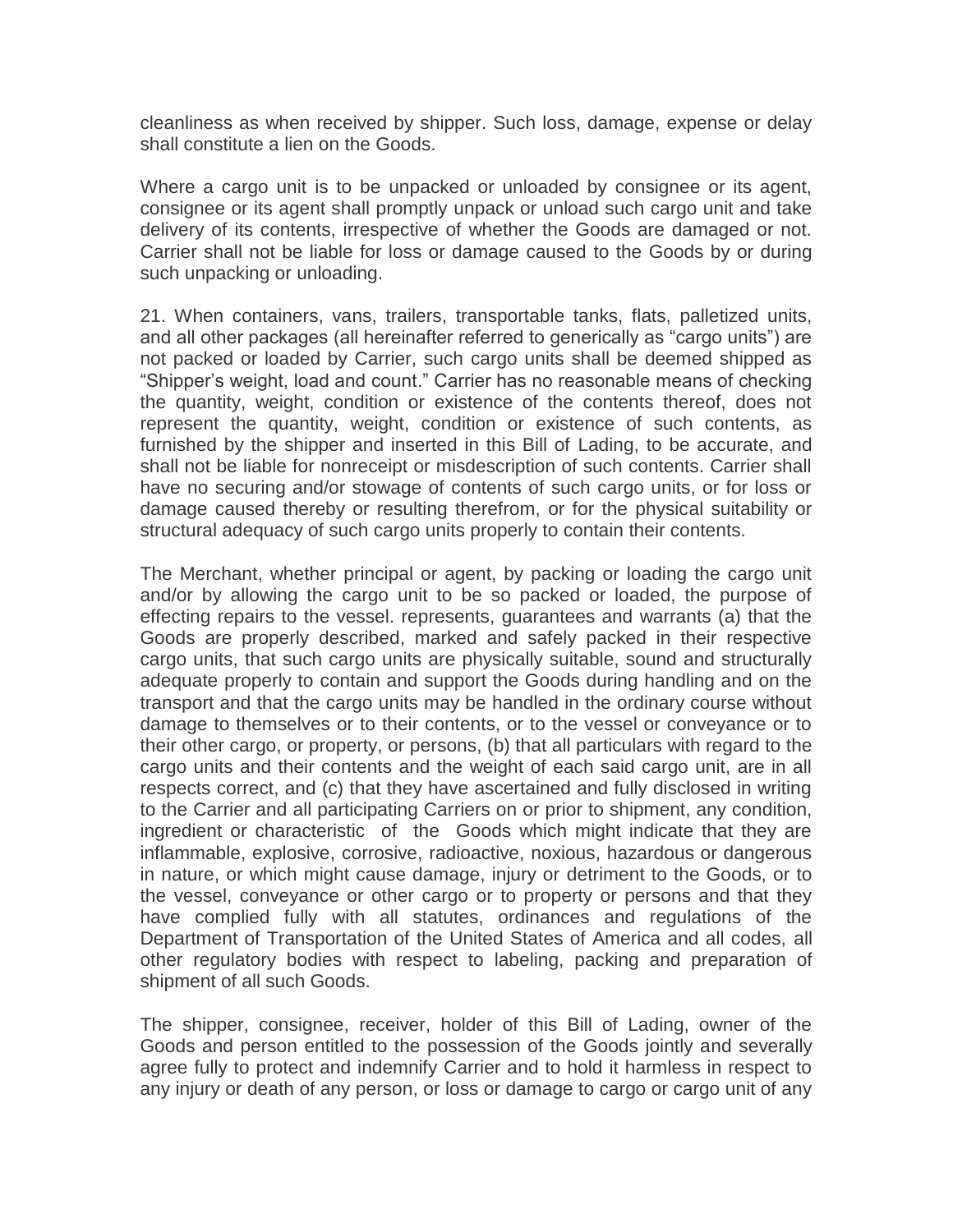other property or to the vessel or conveyance or expense or fine arising out of damage to cargo or cargo unit or any other property, or to the vessel or conveyance or expense or fine arising out of or in any way connected with breach of any of the foregoing representations or warranties, howsoever occurring, even without fault of shipper, consignee and/or owner of the Goods, and even though such injury, death, loss or damage is caused in whole or in part by fault of the Carrier or unseaworthiness.

22. The Merchant and the Goods themselves shall be liable for and shall indemnify the Carrier, and the Carrier shall have a lien on the Goods for all expenses of mending, repairing, fumigating, repacking, coopering, baling, reconditioning of the Goods and gathering of loose contents of packages, also for expenses for repairing containers damaged while in the charges. possession of the Merchant for demurrage on containers and any payment, expense, fine, dues, duty, tax, impost, loss, damage or detention sustained or incurred by or levied upon the Carrier, vessel or conveyance in connection with the Goods, howsoever caused, including any action or requirement of any government or governmental authority or person purporting to act under the authority thereof, seizure under legal process or attempted seizure, incorrect or insufficient marking, numbering or respect to each such package or description of the contents, failure of the Merchant to procure consular, Board of Health or other certificates to accompany the Goods or to comply with laws or regulations of any kind imposed with respect to the Goods by the authorities at any port or place or any act or omission of the Merchant. The Carrier's lien shall survive delivery and may be enforced by private or public sale and without notice.

23. Freight shall be payable, at Carrier's option, on actual gross intake weight or measurement or on actual gross discharge weight or measurement or on a value or other basis. Freight may be calculated on the basis Goods or packages as described in this Bill of Lading. of the particulars of the Goods furnished by the shipper herein, but the Carrier may, as previously stated herein, at any time open the packages or containers and examine, weigh, measure and value the Goods (unless applicable law prohibits same). In case shipper's particulars are found to be erroneous and additional freight payable, the Merchant and the Goods shall be liable for any expense incurred for examining, weighing, measuring and valuing the Goods. Full freight shall be paid on damaged or unsound goods. Full freight hereunder to place of delivery named herein and advance charges (including on-Carrier) shall be considered completely earned on receipt of the Goods by the Carrier, whether the freight be stated or intended to be prepaid or to be collected at destination, and appear. the Carrier shall be entitled to all freight and charges, extra compensation, demurrage, detention, General Average, claims and any other payments made and liability incurred with respect to the Goods, whether actually paid or not, and to receive and retain them irrevocably under all circumstances whatsoever, vessel, conveyance and/or cargo lost, damaged or otherwise, or the combined transport changed, frustrated or abandoned. In case of forced abandonment or interruption of the combined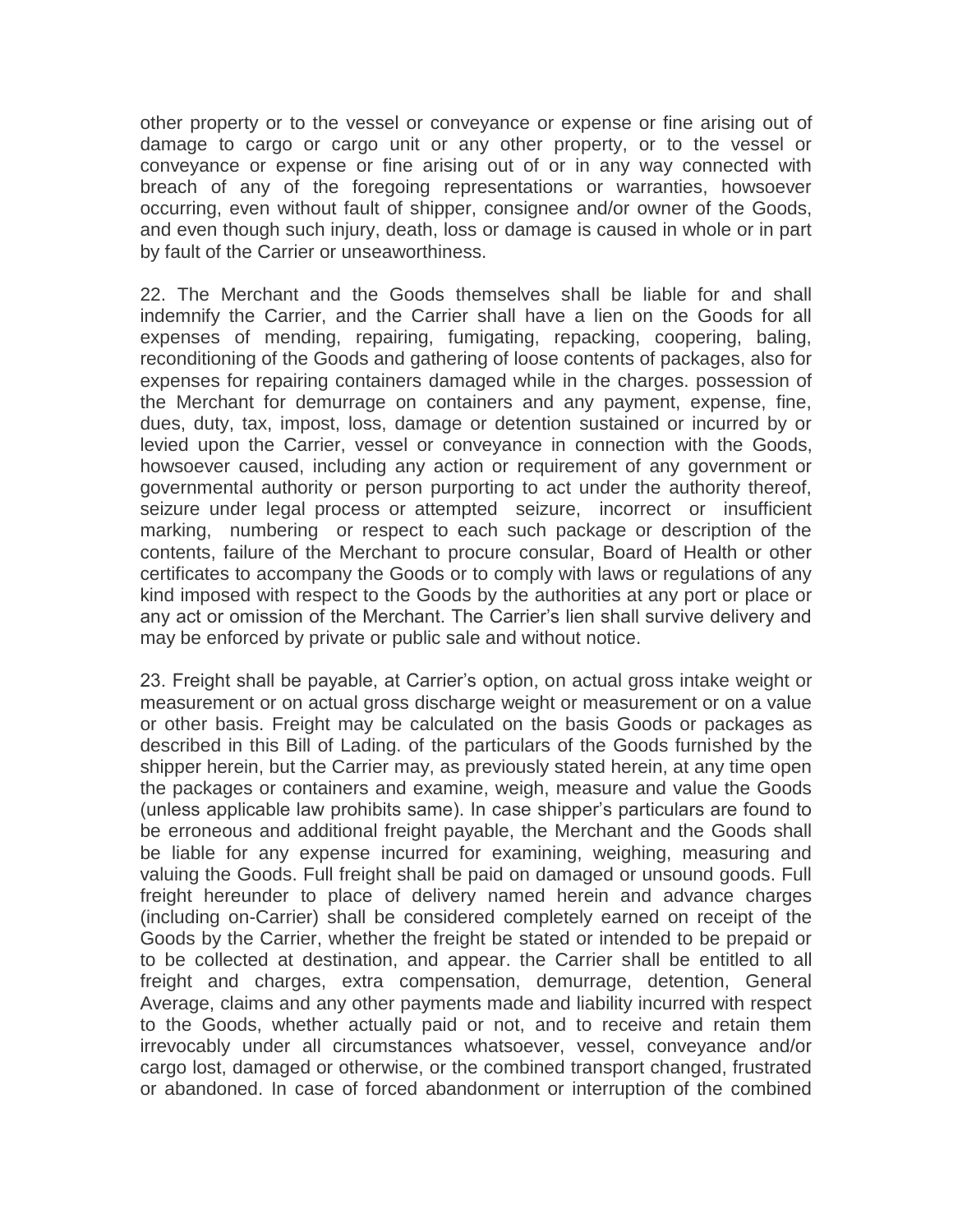transport for any cause, any forwarding of the goods or any part thereof shall be at the risk and expense of the Goods. All unpaid charges shall be paid in full, without any offset, counterclaim or deduction in the currency of the place of receipt, or, at Carrier's option, in the currency of the place of delivery at the demand rate of New York exchange as quoted on day of arrival of the Goods at the place of delivery.

The Merchant shall be jointly and severally liable to the Carrier for the payment of all freight charges and the amount due to the Carrier, and for any failure of either or both to perform his or their obligations under the provisions of this Bill of Lading, and they shall indemnify the Carrier against, and hold it harmless from, all liability, loss, damage and expense which the Carrier may sustain or incur arising or resulting from any such failure of performance by the Merchant. Any person, firm or corporation engaged by any party to perform forwarding services with respect to the cargo shall be considered the exclusive agent of the Merchant for all purposes and any payment of freight to such person, firm or corporation shall not be considered payment to the Carrier in any event. Failure of such person, firm or corporation to pay any part of the freight to the Carrier shall be considered a default by the Merchant in the payment of the freight.

The Carrier shall have a lien on the Goods and any documents relating thereto, which shall survive delivery, for all freight charges and damages of any kind whatsoever, and for the costs of recovering same, including expenses incurred in preserving this lien, and may enforce this lien by public or private sale and without notice. The shipper, consignee, receiver, holder of this Bill of Lading, owner of the Goods and person entitled to the possession of the Goods shall be jointly and severally liable to the Carrier for the payment of all freight charges and damages as aforesaid and for the performance of the obligations of each of them hereunder.

24. Carrier shall not be liable for any consequential or special damages and shall have the option of replacing lost Goods or repairing damaged Goods.

25. The weight or quantity of any bulk cargo inserted in this Bill of Lading is the weight or quantity as ascertained by a third party other than the Carrier and Carrier makes no representation with regard to the accuracy thereof. This Bill of Lading shall not be deemed evidence against the Carrier of receipt of goods of the weight or quantity so inserted in the Bill of Lading.

26. Neither the Carrier nor any corporation owned by, subsidiary to or associated or affiliated with the Carrier shall be liable to answer for or make good any loss or damage to the goods occurring at any time and even though before loading on or after discharge from the ship, by reason or by means of any fire whatsoever, unless such fire shall be caused by its design or neglect, or by its actual fault or privity. In any case where this exemption is not permitted by law, Carrier shall not be liable for loss or damage by fire unless shown to have been caused by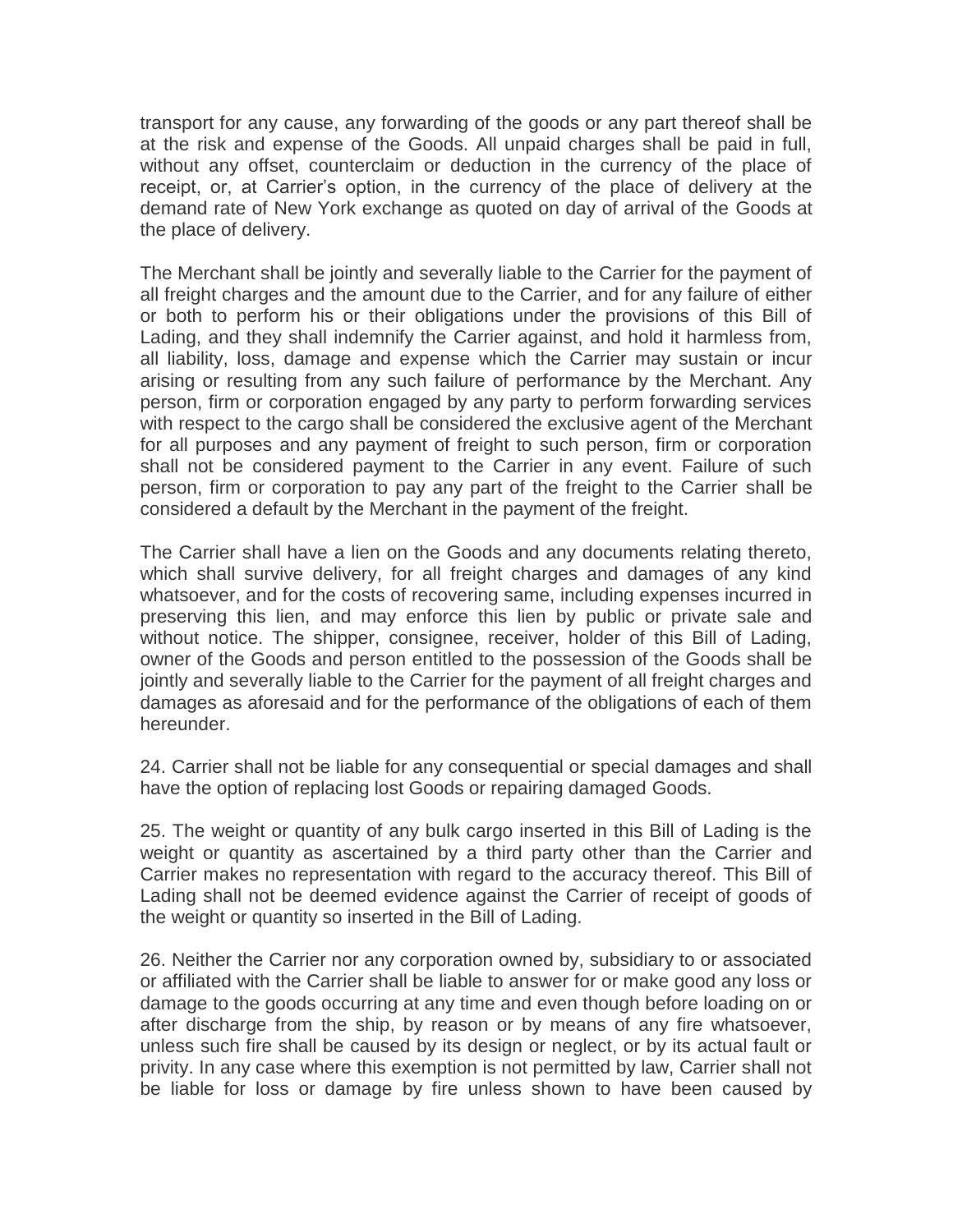Carrier's negligence.

27. If the vessel comes into collision with another vessel as a result of the fault or negligence of the other vessel and any act, neglect or default of the Carrier, Master, mariner, pilot or the servants of the Carrier in the navigation or in the management of the vessel, the Merchant will indemnify the Carrier against all loss or liability to the other or non-carrying vessel or her owners insofar as such loss or liability represents loss of, or damage to, or any claim whatsoever of the Merchant, paid or payable by the other or non-carrying vessel or her owners to the Merchant and set-off, recouped or recovered by the other or noncarrying vessel or her owners as part of their claim against the carrying vessel or Carrier.

The foregoing provisions shall also apply where the owners, operators or those in charge of any vessel or vessels or objects other than, or in addition to the colliding vessels or objects are at fault in respect of a collision, contact, stranding or other accident.

This provision is to remain in effect in other jurisdictions even if unenforceable in the Courts of the United States of America.

28. General average shall be adjusted, stated and settled according to York Antwerp Rules 1974, except Rule XII thereof, at such port or place as may be selected by the Carrier and as to matters not provided for by these Rules, according to the laws and usages of New York.

In such adjustment, disbursements in foreign currencies shall be exchanged into United States money at the rate prevailing on the dates made and allowances for damage to cargo claimed in foreign currency shall be converted at the rate prevailing on the last day of discharge at the port or place of final discharge of such damaged cargo from the ship. Average agreement or bond and such additional security as may be required by the Carrier must be furnished before delivery of the goods. Such cash deposit as the Carrier or his agents may deem sufficient as additional security for the contribution of the goods and for any salvage and special charges thereon shall, if required, be made by the Goods, shippers, consignees or owners of the goods to the Carrier before delivery of the Goods. Notwithstanding anything hereinbefore contained, such deposit shall at the option of the Carrier be payable in United States currency, and be remitted to the adjuster pending settlement of the General Average and refunds of credit balances, if any, shall be paid in United States currency. In addition to the circumstances dealt with in the 1974 York Antwerp Rules, it is agreed that if the Carrier has used due diligence in the stowage of cargo and if the safe prosecution of the voyage is thereafter imperiled in consequence of the disturbance of stowage, the costs of handling, discharge, reloading and restowing cargo shall be allowed in General Average, even though the handling of cargo is not necessary for the purpose of effecting repairs to the vessel.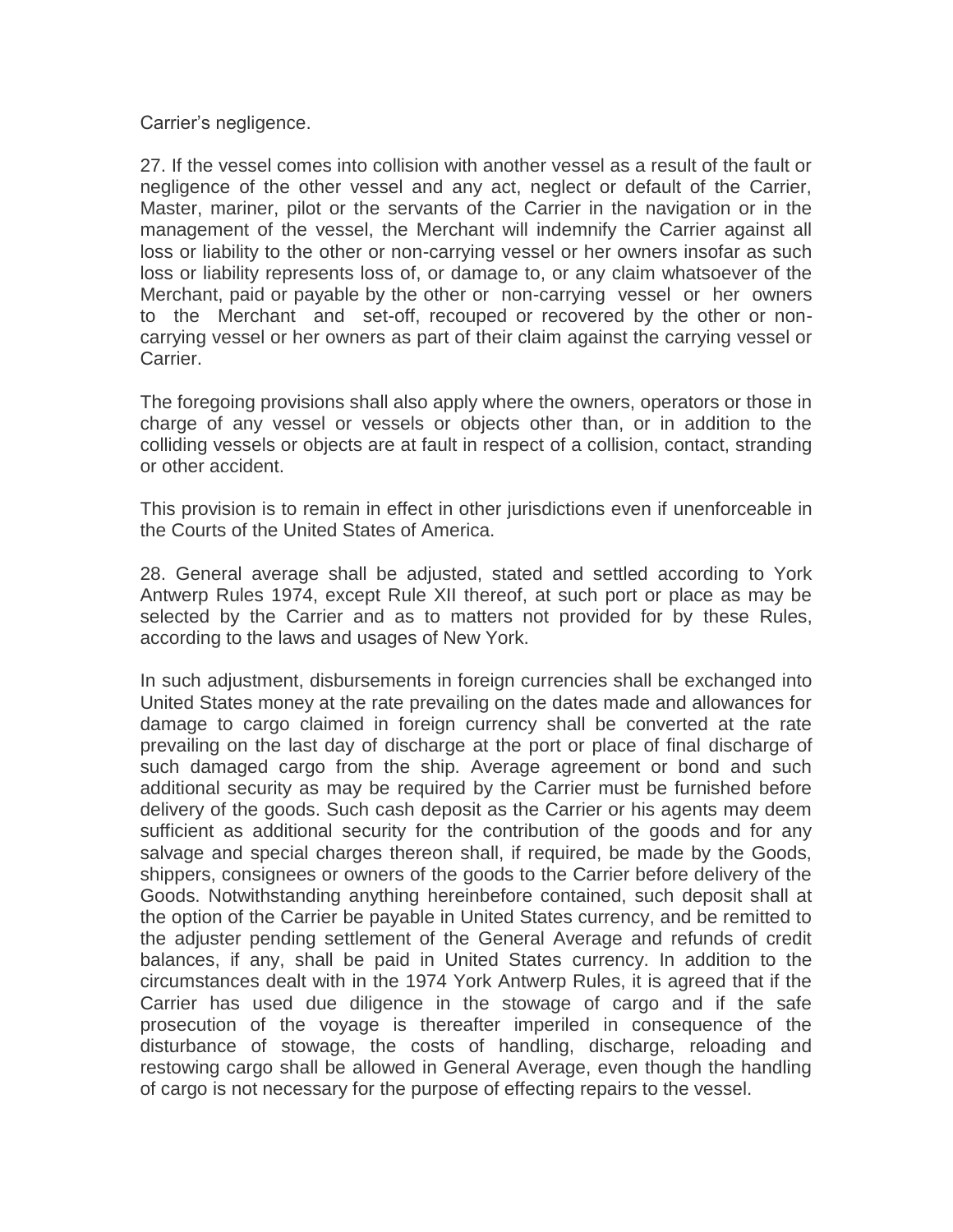In the event of accident, danger or disaster, before or after commencement of the voyage resulting from any cause whatsoever, whether due to negligence or not for which or for the consequence of which, the Carrier is not responsible by statute, contract or otherwise, the Goods, the shipper, consignee, receiver, holder of this Bill of Lading, owner of the Goods and person entitled to the possession of the Goods, jointly and severally, shall contribute with the Carrier in General Average to the payment of any sacrifices, losses or expenses of a General Average nature that may be made or incurred and shall pay salvage and special charges incurred in respect of the Goods. If a salving ship is owned or operated by the Carrier, salvage shall be paid for as fully and in the same manner as if such salving ship or ships were owned or operated by strangers. Cargo's contribution in General Average shall be paid to the ship owner even when such average is the result of fault, neglect or error of the Master, pilot, officers or crew. The Merchant expressly renounces any and all codes, statutes, law or regulations which might otherwise apply.

**29**. In case of any loss or damage to or in connection with Goods exceeding in actual value the equivalent of \$500.00 lawful money of the United States, per packed, or in case of Goods not shipped in packages, per shipping unit, the value of the Goods shall be deemed to be \$500 per package or per shipping unit. The Carrier's liability, if any, shall be determine on the basis of a value of \$500 per package or per shipping unit or pro rata in case of partial loss or damage unless the nature of the Goods and a valuation higher than \$500 per package or per shipping unit shall have been declared by the shipper before shipment and inserted in this Bill of Lading, and extra freight paid if required. In such case, if the actual value of the Goods per package or per shipping unit shall exceed such value and the Carrier's liability, if any, shall not exceed the declared value of any partial loss of damage shall be adjusted pro rata on the bases of such declared value. The words "shipping unit" shall mean each physical unit or piece of cargo not shipped in a package, including articles or thins of any description whatsoever, except goods, shipped in bulk, and irrespective of the weight or measurement unit employed in calculating freight charges.

Where containers, vans, trailers, transportable tanks, flats, palletized units and other such packages are not packed by the Carrier, each individual such container, van, trailer, transportable tank, palletized unit and other such package including in each instance its contents, shall be deemed a single package and Carrier's liability, limited to \$500 with respect to each such package.

**30.** As to loss or damage to the Goods or packages occurring or presumed to have occurred during ocean voyage, unless notice of loss of or damage and the general nature of it be given in writing to the Carrier or its agent at the port of delivery before or at the time of the removal of the Goods or packages into the custody of the person entitled to delivery thereof under this Bill of Lading or, if the loss or damage be not apparent, within three consecutive days after delivery at